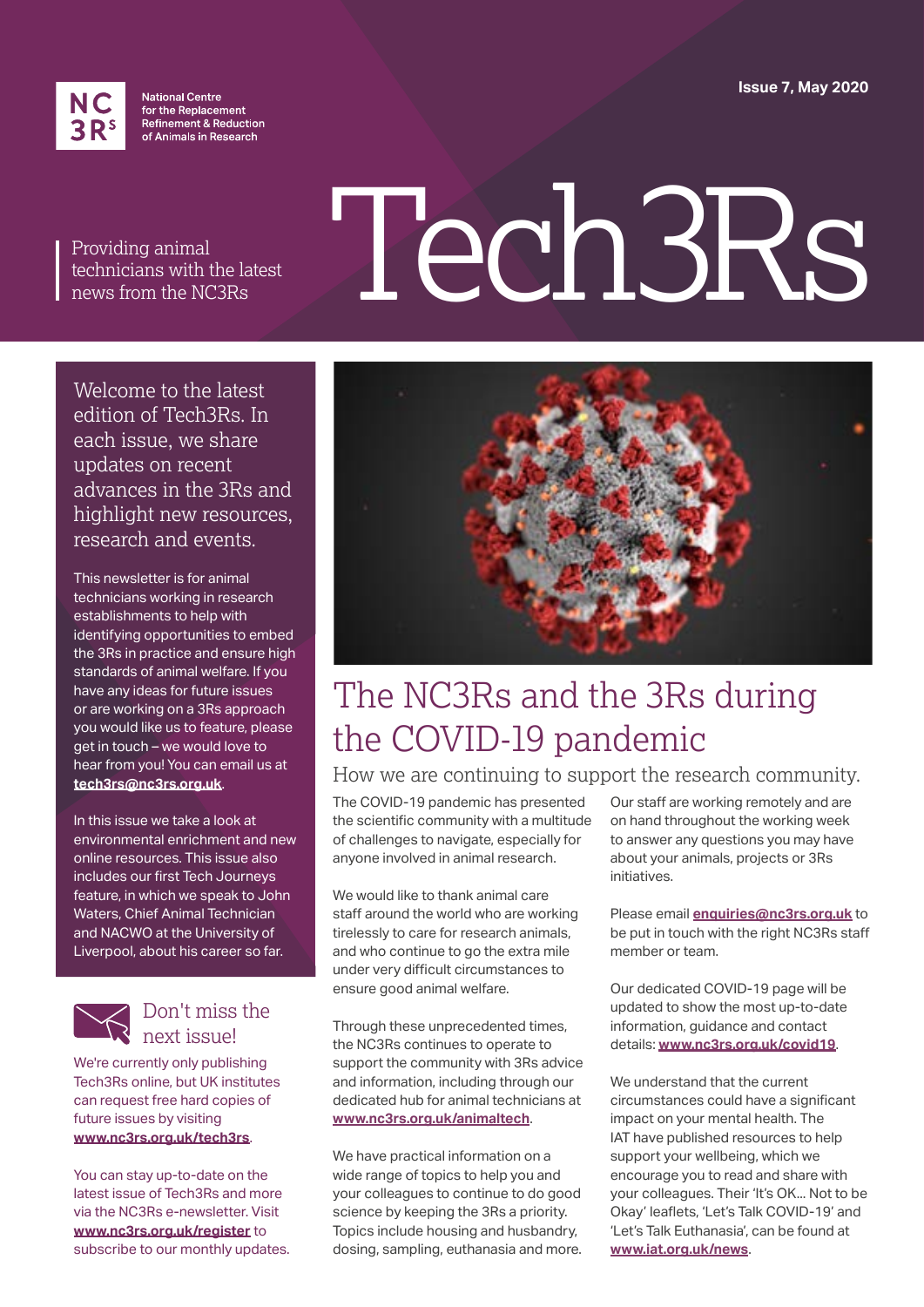## 3Rs champions

We would like to help you share your ideas for putting the 3Rs into practice. In every issue of Tech3Rs we feature animal technicians who are championing the 3Rs at their establishments.

#### **Julia Bartlett is a Specialist Technician at the University of Bristol. Here she describes how her lab has refined oral dosing for mice and rats.**

#### **What 3Rs idea have you developed?**

Our work involves measuring affective states in rodents with the aim to better understand psychiatric disorders such as depression. The behavioural assays we use are very sensitive and stress caused to the animals during handling and dosing can confound our results. Substance administration involves physical restraint, which is known to be aversive to rodents. We use refined dosing methods that include oral dosing using palatable solutions, eliminating stress and risk to the animal whilst still delivering a precise volume and concentration of drug.

#### **How have you refined oral dosing?**

We use solutions like strawberry milkshake or diluted condensed milk as our vehicle to encourage our animals to drink the drug-solution directly from a syringe. The palatable substance is introduced to the animals a few days before we start the study, so they can overcome any apprehension about the novel food and drinking from the syringe.

Each animal receives a small amount of the vehicle straight after dosing to "rinse out" any remaining drug-solution. This ensures that the entire dose of drug-solution is ingested and prevents any drug aftertaste that may discourage future drinking. They also receive a



second syringe of vehicle solution later in the day to prevent them associating any adverse effects of the drug with the vehicle. The method has been used successfully for both rats and mice.

#### **What are your future plans?**

We are always looking for ways to further refine our dosing and handling methods and encourage and assist others in adopting these methods. We have developed other techniques, including a method for restraining mice that eliminates any tail-handling and a low stress method for intraperitoneal dosing of rats (see reference below). Our hope is that these less aversive methods of substance administration will be adopted by other researchers and technicians, as they are far less stressful for the animals and handlers and don't significantly increase the time required for dosing.

**Stuart SA, Robinson ESJ (2015). Reducing the stress of drug administration: implications for the 3Rs.** *Scientific Reports* **5: e14288. doi: [10.1038/srep14288](https://doi.org/10.1038/srep14288)**

**Lisa Van Hateren is the Aquarium Stock Resource Manager and NACWO at the University of Sheffield's Bateson Centre. Here she shares her experience of using the ZEG, a non-invasive technology for obtaining genetic material from zebrafish.**

#### **What 3Rs idea have you developed?**

Recently I have introduced the Zebrafish Embryonic Genotyper (ZEG), from the company wFluidx, into our zebrafish genotyping service. The ZEG unit allows extraction of genetic material from live zebrafish embryos within a few days of their birth and without causing harm, leading to 3Rs and research benefits. This technology will allow us to significantly reduce the number of protected zebrafish held in our facility – in some cases, by up to three-quarters.

With the ZEG we're able to identify and remove embryos with unwanted genotypes early on, ensuring that only



the required animals are raised beyond five days post-fertilisation. The device also offers a significant refinement in fish genotyping as there is no longer a need to fin clip adult fish, which requires the use of anaesthesia.

Embryo genotyping using ZEG offers benefits to researchers too, by allowing them to create new crosses more efficiently and speed up their experiments. It can also reduce costs since fewer fish need to be bred past the early embryonic stages.

#### **How did you develop your idea?**

I found out about the ZEG from a presentation at the Zebrafish Facility Management Workshop in Lisbon in October 2018. I contacted the company about trialling this equipment and realised what a great opportunity it would provide for us to significantly reduce animal numbers and refine the genotyping process.

#### **What are your future plans?**

In our facility, we currently need to genotype up to three mutations in some fish. However, the DNA sample collected after a single run of ZEG is limited to 10 ul. My future plan is to try and improve the technique to allow for genotyping of multiple genes without having to collect more than one DNA sample per fish.

**Would you like to be featured in our next issue, or find out more about the refinements featured above? Please email [tech3rs@nc3rs.org.uk](mailto:tech3rs%40nc3rs.org.uk?subject=).**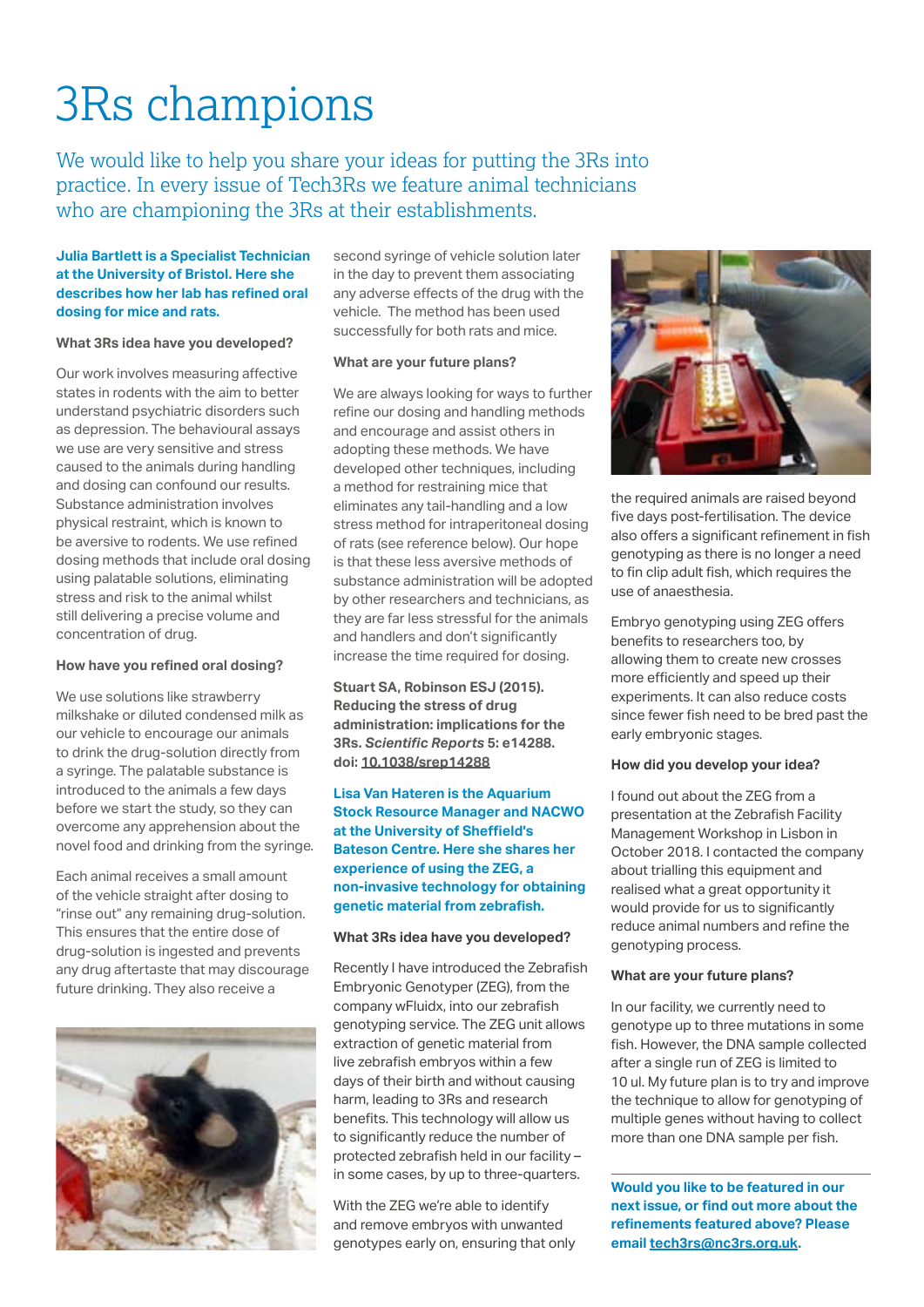## 3Rs papers of interest

Each issue we summarise recent 3Rs publications, providing links to the full articles for you to share with your colleagues. This issue we focus on enrichment.

**Mertens S** *et al.* **(2020). Effect of a partial cage dividing enrichment on aggression-associated parameters in group-housed male C57BL/6NCrl mice.** *Applied Animal Behaviour Science* **224: e104939. doi: [10.1016/j.applanim.2020.104939](http://doi.org/10.1016/j.applanim.2020.104939)**

- **Episodes of aggression can occur** between group-housed male mice and may lead to mice being housed singly.
- Plastic X-shaped partial cage dividers were assessed for their ability to reduce aggression and stress by providing shelter and minimising visual contact.
- Two groups of mice, provided with either a transparent or black cage divider, were compared against a control group of mice in a non-divided cage with standard enrichment only (a cotton nesting pad).
- **Mouse wellbeing and stress levels** were evaluated using nest building performance and other behavioural tests (e.g. open field test of anxiety). Blood glucose and faecal corticosterone metabolites, two physiological markers of stress, were also measured.
- Contrary to their initial hypothesis, the authors found that transparent dividers did not influence aggression.
- However, the presence of a black divider significantly increased aggression and stress, leading to an overall decrease in mouse wellbeing.
- The findings of this study highlight the importance of carefully choosing and evaluating the benefits of commercially available enrichment equipment, as even basic characteristics like opacity can have profound effects on animal behaviour and welfare.



**Khoo SY** *et al.* **(2020). Nesting material enrichment reduces severity of overgrooming-related self-injury in individually housed rats.** *Laboratory Animals* **2020. doi: [10.1177/0023677219894356](http://doi.org/10.1177/0023677219894356)**

- Rats are highly social animals and should not be single-housed without exceptional scientific or animal welfare justification.
- Single housing can have severe adverse effects on their wellbeing and lead to stereotypies (repetitive aberrant behaviours), such as overgrooming.
- This 18-month study, which monitored single-housed rats across multiple projects, aimed to investigate how providing nesting material affected the prevalence and severity of self-injury from overgrooming.
- Rats were housed with either a shelter and a chew toy (unenriched), or with a shelter, chew toy and shredded paper nesting material (enriched). If an unenriched rat showed symptoms of overgrooming, they were subsequently provided with paper nesting material.
- Although there was no difference in the prevalence of injuries between the two groups, enriched rats suffered less severe self-injuries and recovered from these more quickly than unenriched rats. Unenriched rats that had nesting material added to their cages after the onset of injury did not benefit from the faster recovery times that were observed in the enriched rats.
- This study highlights how the relatively simple addition of paper nesting material can reduce the severity of selfinjury in single-housed rats. However, this enrichment needs to be permanent for the animals to fully benefit.



**DePasquale C** *et al.* **(2020). A standardized protocol for preference testing to assess fish welfare.**  *Journal of Visualized Experiments* **156: e60674. doi: [10.3791/60674](http://doi.org/10.3791/60674)**

- When working with laboratory animals, it is important to assess their specific enrichment preferences, including their preferred environment.
- The authors present a protocol to investigate housing preferences in zebrafish by giving fish the choice of four different habitat zones.
- They measured the mean number of fish per zone, which was used to calculate a preference score using Jacob's index, a statistical assessment of preference, which ranked the habitats from -1 (avoidance) to +1 (most preferred).
- The authors assessed whether zebrafish preferred the presence or absence of enrichment (plastic plants), water flow, or a combination of the two.
- $\blacksquare$  Fish were significantly more likely to spend time in the zone with both enrichment and waterflow than all other habitat types.
- The protocol can be adapted easily for assessing a variety of enrichment and habitat types across a range of different species.
- $\blacksquare$  However, these types of assessments are limited by the choices presented, of which the animals may simply choose the least unpleasant.
- For others using this protocol, the researchers highlight the importance of sufficient acclimatisation time, thorough between-trial cleaning to remove social cues, and consistency across experimental runs.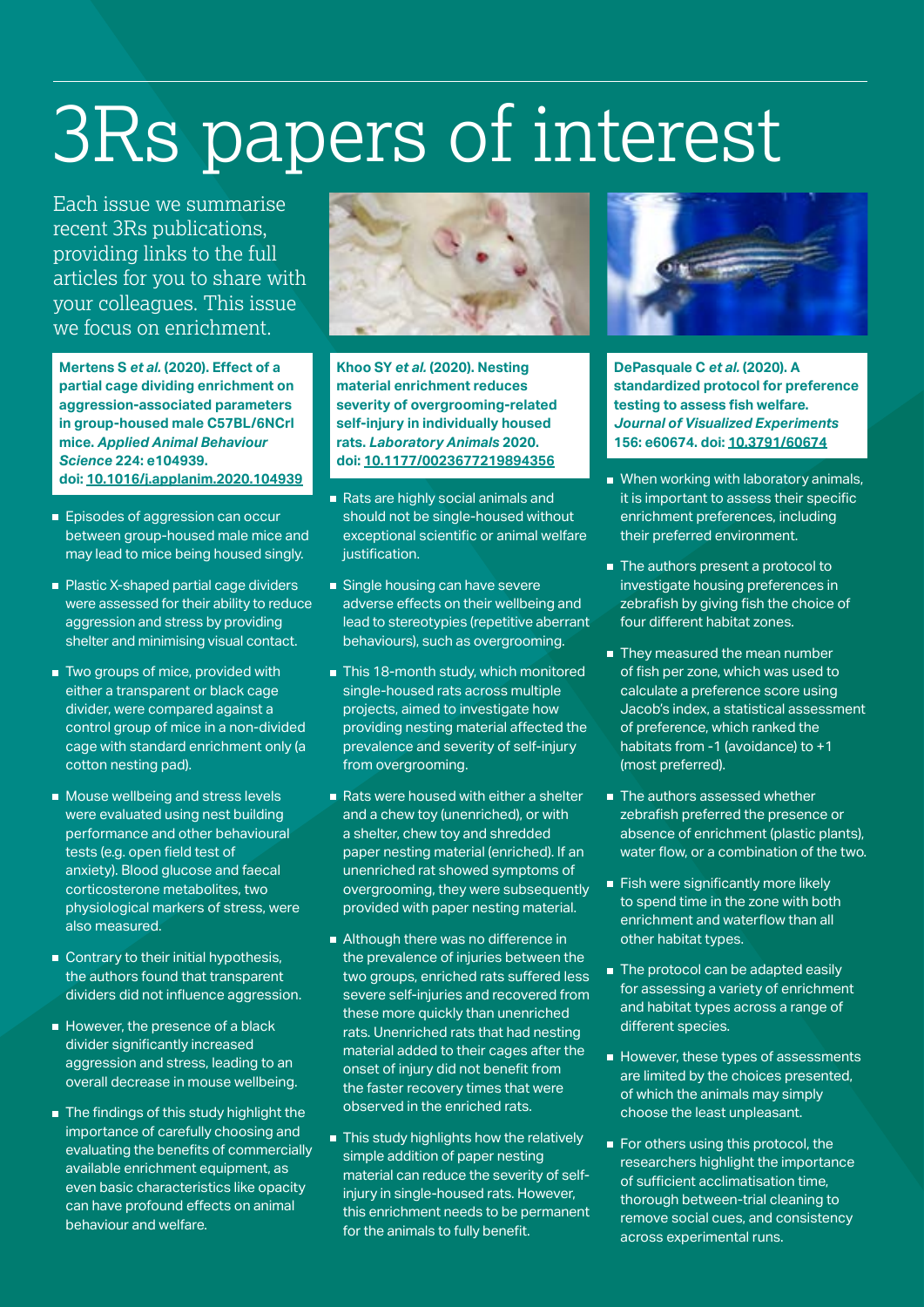## Tech Journeys

Tech Journeys is a new feature focused on the career paths of inspirational technicians who have demonstrated a long-term commitment to the 3Rs. If you have an inspirational story, or know someone who does, please get in touch.

**This issue we're featuring John Waters, whose thirty-year career has seen him rise from trainee to Chief Animal Technician and NACWO for the Mammalian Evolution and Behaviour Group at the University of Liverpool. John is a member of the IAT Council and received the IAT's Andrew Blake Award in 2017. In 2019 he was the UK recipient of the AAALAC International Fellowship.**

I started my career back in 1990, as a trainee animal technician at the University of Liverpool. Back then I knew I wanted to work with animals, but was unsure what path I wished to follow.

In the early days, most technician jobs focused on animal husbandry. After a while, I started to become involved in scientific programmes and to appreciate the importance of providing excellent animal welfare. I had the viewpoint that if animals justifiably had to be used in research, then I was going to do my best to make sure their welfare needs were met to the best of my ability.

#### Working with researchers

One thing I have found has helped me as an animal technician has been to show an



 $66$ I have always had a personal ambition to make a difference to the animals in my care."

interest in the work being carried out by the researchers and to try to understand the scientific questions that are being asked. Researchers are more than happy to explain their work, and I have found this really valuable in helping me determine how to provide the best welfare practices in each situation.

As I gained more experience and acquired the IAT qualifications, I became more involved in the welfare aspects of looking after laboratory animals and meeting their physiological and behavioural needs. In 2010, following the publication of non-aversive mouse handling methods by Professor Jane Hurst and Rebecca West, I became involved in promoting this refinement. The most important factor for me was identifying how I could help others to improve the welfare of their mice, for example, by highlighting the mistakes I had made when trialling the non-aversive techniques.

#### Making a difference

Being involved in this project gave me the opportunity to present at NC3Rs and IAT symposia and to interact with many technicians from different areas of biomedical research. Working with

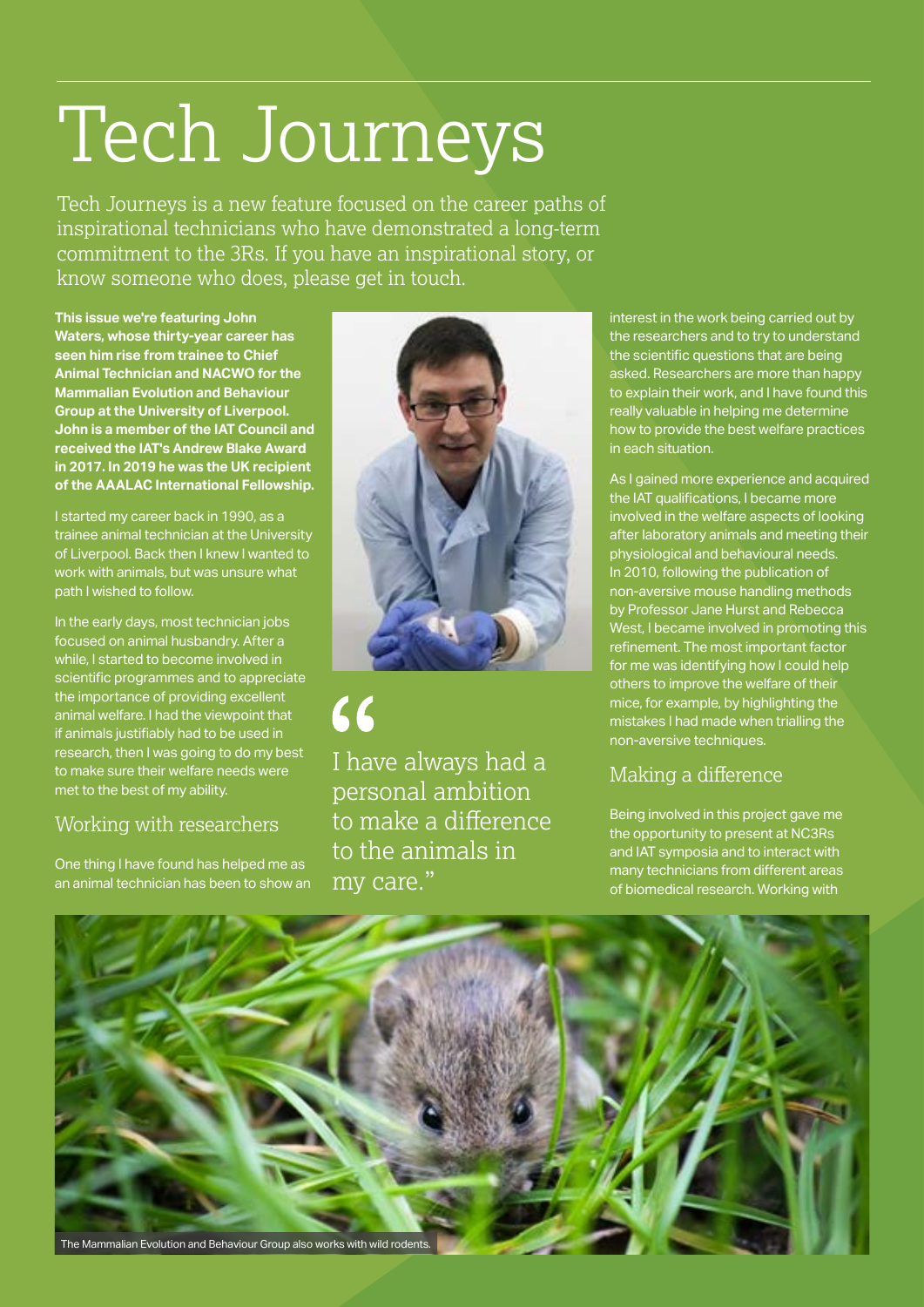the NC3Rs, I've had the opportunity to help produce an online video tutorial, instructional poster (now translated into French, German and Chinese), Twitter chat session and quite a few practical workshops. Having a passion to improve lab animal welfare has also enabled me to travel to establishments outside of the UK to offer guidance to those wishing to implement cupping and tunnel handling.

To be recognised by fellow professionals for my contribution to improving laboratory animal welfare has to be the highlight of my career as a technician. I have always had a personal ambition to make a difference to the animals in my care, and to win the 2017 Andrew Blake Tribute Award was such a proud moment. Without getting involved in the mouse handling work this award would not have been possible, but it highlights that with commitment and hard work this fantastic award is within the grasp of every animal technician within the UK.

#### International recognition

In 2019 I received the AAALAC International Fellowship Award, which is presented to UK registered animal technicians who have made a significant contribution to animal welfare and demonstrated an aptitude to develop and support fellow technicians. This offered me the opportunity of a lifetime, as it included free attendance at the AALAS National Meeting, probably the largest event of its kind in the world.

In the week leading up to the conference, I was privileged to be given guided tours around numerous animal research facilities within the Washington D.C. area and to witness fantastic work being carried out within the USA. I also learnt about differences and similarities in the regulations and standards for animal





John receiving the 2019 AAALAC International Fellowship, with US recipient Theresa Cunningham-Faughnan

 $66$ 

Each and every technician can make a difference – when the opportunity comes around, grasp it and show everyone your commitment to animal welfare."

care on both sides of the Atlantic. As a technician, to be recognised and rewarded for what I have contributed over the years was very fulfilling.

I am also passionate about promoting the work animal technicians carry out, which led me to apply to be a member of the IAT Council. I help out with social media, the animal welfare group and the IAT Congress committee. I believe that my commitment to improving animal welfare played a role in me being elected as a Council Member.

#### John's advice for technicians

I would encourage all animal technicians to highlight the fantastic work you carry out as much as you can. There are

lots of avenues now to highlight your contribution to animal welfare, such as the Steve Moore Memorial Poster Competition, the Janet Wood Innovation Award, NC3Rs events and publications, the IAT Congress and branch activities. It is always important to highlight how you have contributed to finding an excellent solution to a welfare issue. If you manage to help just one technician and their animals in the process, then it is worthwhile and creates a marvellous sense of satisfaction.

I have been very fortunate to get involved in, and be acknowledged for, a fantastic welfare improvement, the non-aversive mouse handling project. Each and every technician can make a difference – when the opportunity comes around, grasp it and show everyone your commitment to animal welfare.

**To learn more about John's experience attending AALAS and visiting US animal facilities, read his report in the February 2020** *IAT Bulletin***. Find out more about the AAALAC International Fellowship Award at [www.aaalac.org/](http://www.aaalac.org/awards/fellowship-award) [awards/fellowship-award,](http://www.aaalac.org/awards/fellowship-award) and more about the Andrew Blake Tribute Award at [www.iat.org.uk/abta.](http://www.iat.org.uk/abta)**

**Visit [www.nc3rs.org.uk/mousehandling](http://www.nc3rs.org.uk/mousehandling )  to find resources on non-aversive mouse handling, including those John helped develop.**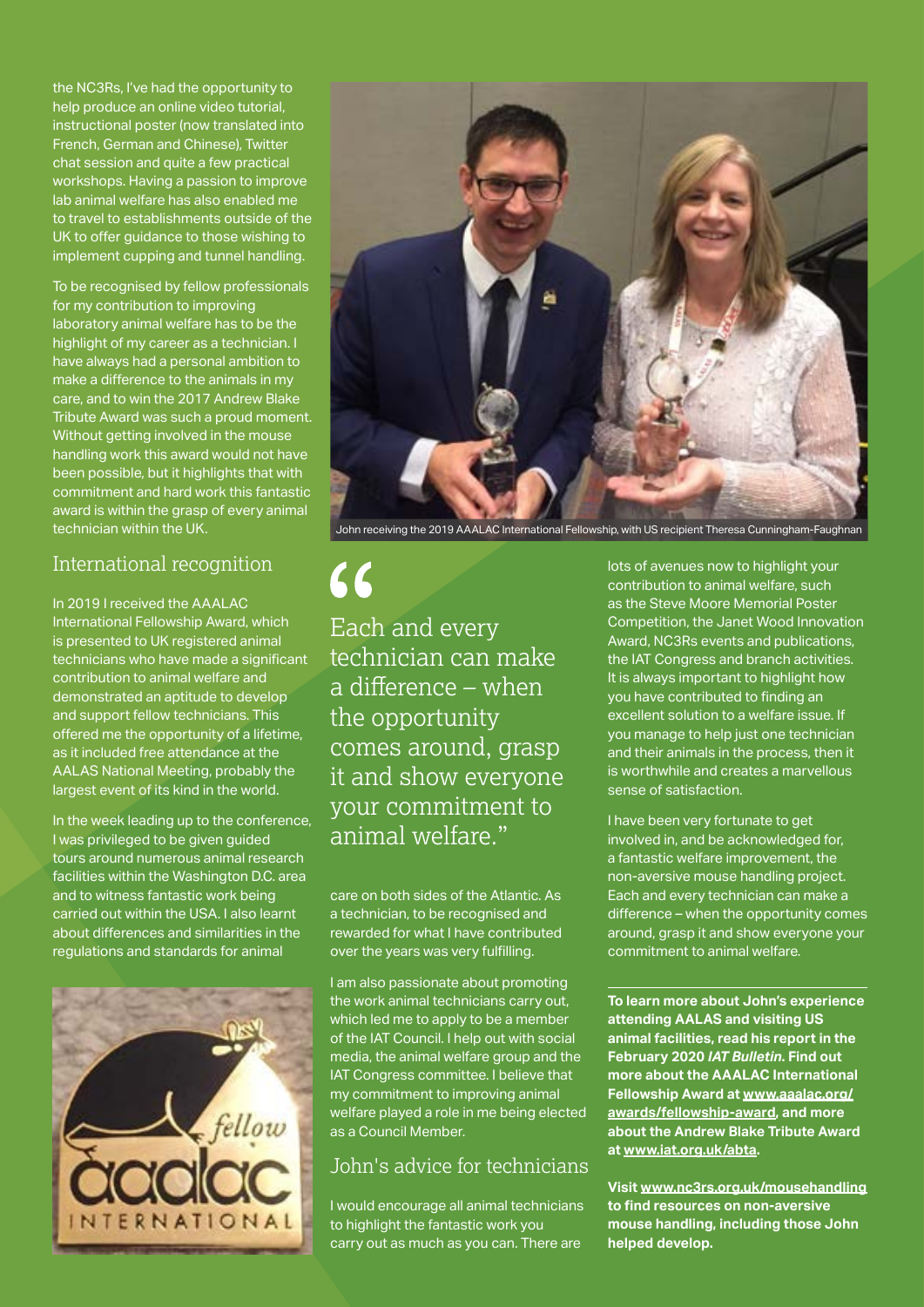## UNIVERSITY OF LEEDS MRC Harwell

### A new device for embryo culture

The University of Leeds and MRC Harwell are seeking animal care staff and researchers to help test and improve a new device funded by the NC3Rs. Read more about how you can get involved.

In 2016 staff at MRC Harwell posed a challenge to the scientific community to develop a technology that improved the implantation rates of early stage mouse embryos. The aim was to increase the use of non-surgical embryo transfer in the generation of transgenic mice, reducing reliance on surgical methods and thus improving welfare.

The project, referred to as EASE, was funded by the NC3Rs' CRACK IT Challenges programme. A team led by Dr Virginia Pensabene at the University of Leeds won the Challenge contract.

They have developed a microfluidic device that improves the developmental competence of *in vitro*-derived mouse embryos, making them more viable for non-surgical embryo transfer. This new device replaces the standard Petri dish for embryo culture with a microfluidic closed dish.

The team are looking to increase the validation data set for this device and tailor it to the needs of the embryo culture research community. They have put together a short questionnaire for animal care staff and researchers, which

should take no more than five minutes to complete and can be found at **[leeds.onlinesurveys.ac.uk/](https://leeds.onlinesurveys.ac.uk/microfluidic-device-for-ivf) [microfluidic-device-for-ivf](https://leeds.onlinesurveys.ac.uk/microfluidic-device-for-ivf)**.

Once you have completed the survey, you will be able to request a free sample set of devices and a future visit from the team to help you introduce the technology into your work.

You can find out more about the EASE CRACK IT Challenge at **[www.nc3rs.org.uk/crackit/ease](http://www.nc3rs.org.uk/crackit/ease)**.

### Benefits of the device

**Non-toxic to embryos** No need to use oil.

#### **Cheap**

Does not require additional equipment and integrates easily into an existing laboratory environment.

**Easy** No training needed.

#### **Mouse welfare**

Does not involve additional procedures that may cause harm to the mice.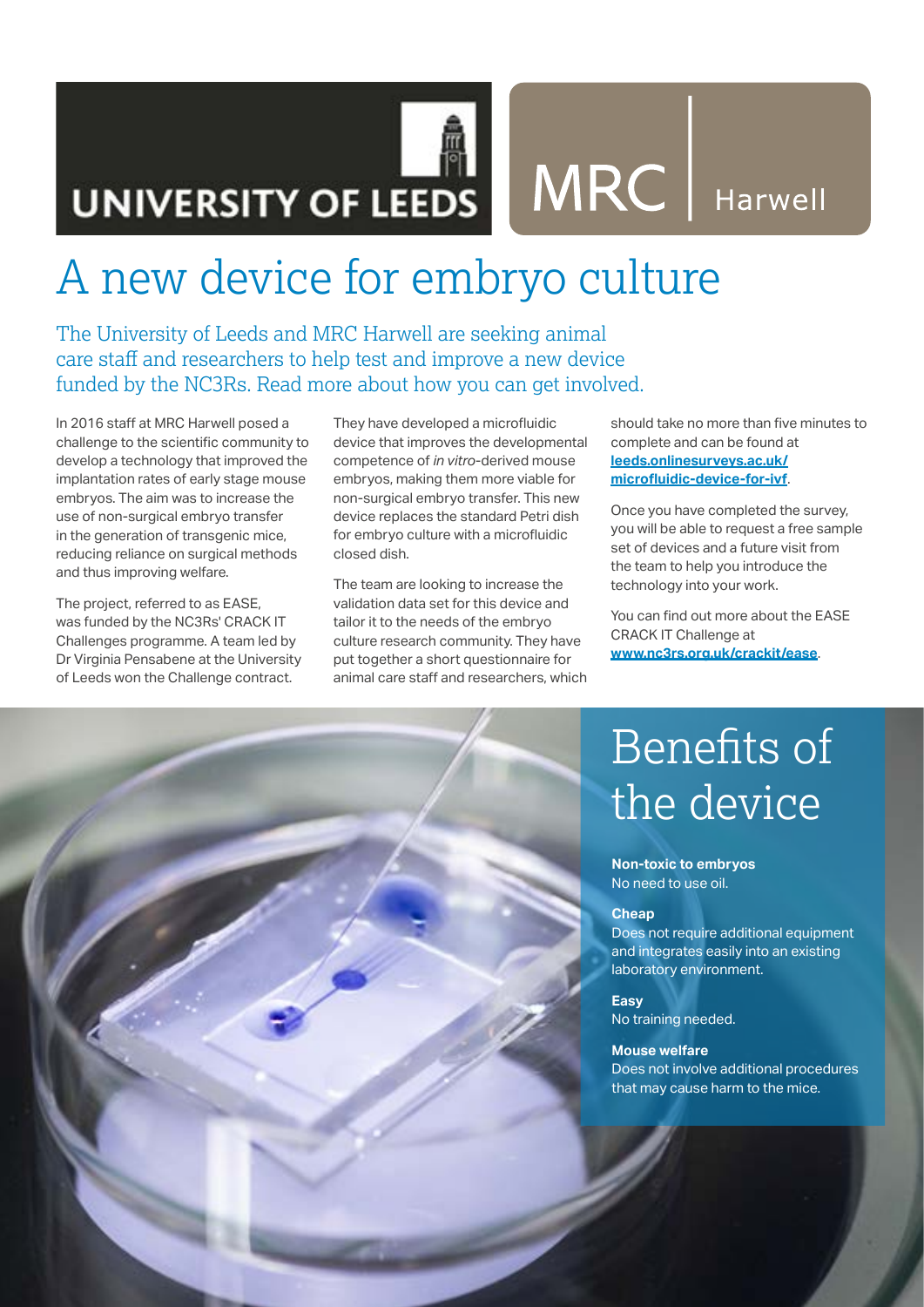## Spotlight on...

### New anaesthesia e-learning resources

This month we updated our e-learning resources hub to include three new modules on advanced anaesthesia. These modules focus on monitoring anaesthetised animals, anaesthetic breathing systems, and how to understand, and respond to, problems that might occur. They can be found,

along with other modules, at **[www.nc3rs.org.uk/elearning](http://www.nc3rs.org.uk/elearning)**.

The resources were created by Professor Paul Flecknell and Jon Gledhill of FLAIRE Learning. They recently wrote a guest post for the NC3Rs blog, which highlights the value of e-learning resources and how they can complement traditional training approaches. This can be found at **[www.nc3rs.org.uk/elearning-and-3rs](http://www.nc3rs.org.uk/e-learning-and-3rs)**.

You can also watch the recording of a recent webinar by Professor Flecknell: **[www.nc3rs.org.uk/elearningwebinar](http://www.nc3rs.org.uk/elearningwebinar)**.

U21-5 Anaesti **Management and Preven Problems (version 1.0)** 



### Tickling rats for improved welfare

In Issue 4 of Tech3Rs we featured Megan LaFollette and colleagues' work on rat tickling to improve welfare (you can find all our previous issues at **[www.nc3rs.org.uk/tech3Rs](http://www.nc3rs.org.uk/tech3Rs)**). Rat tickling mimics rough and tumble play and can habituate rats to their handlers, while reducing behaviours associated with fear. In addition to improving general wellbeing, reducing

the stress of research animals can lead to more robust data.

Like all animal handling techniques, it's important to do rat tickling right. To help you to implement rat tickling effectively in your facility, we have created a website hub which includes:

- An introduction to rat tickling and its welfare benefits
- Articles about the evidence underpinning the technique
- An online course to gain a rat tickling certificate
- A printable flyer available in three languages

You can find the hub at **[www.nc3rs.org.uk/](http://www.nc3rs.org.uk/mousehandlingresearch)rattickling**.